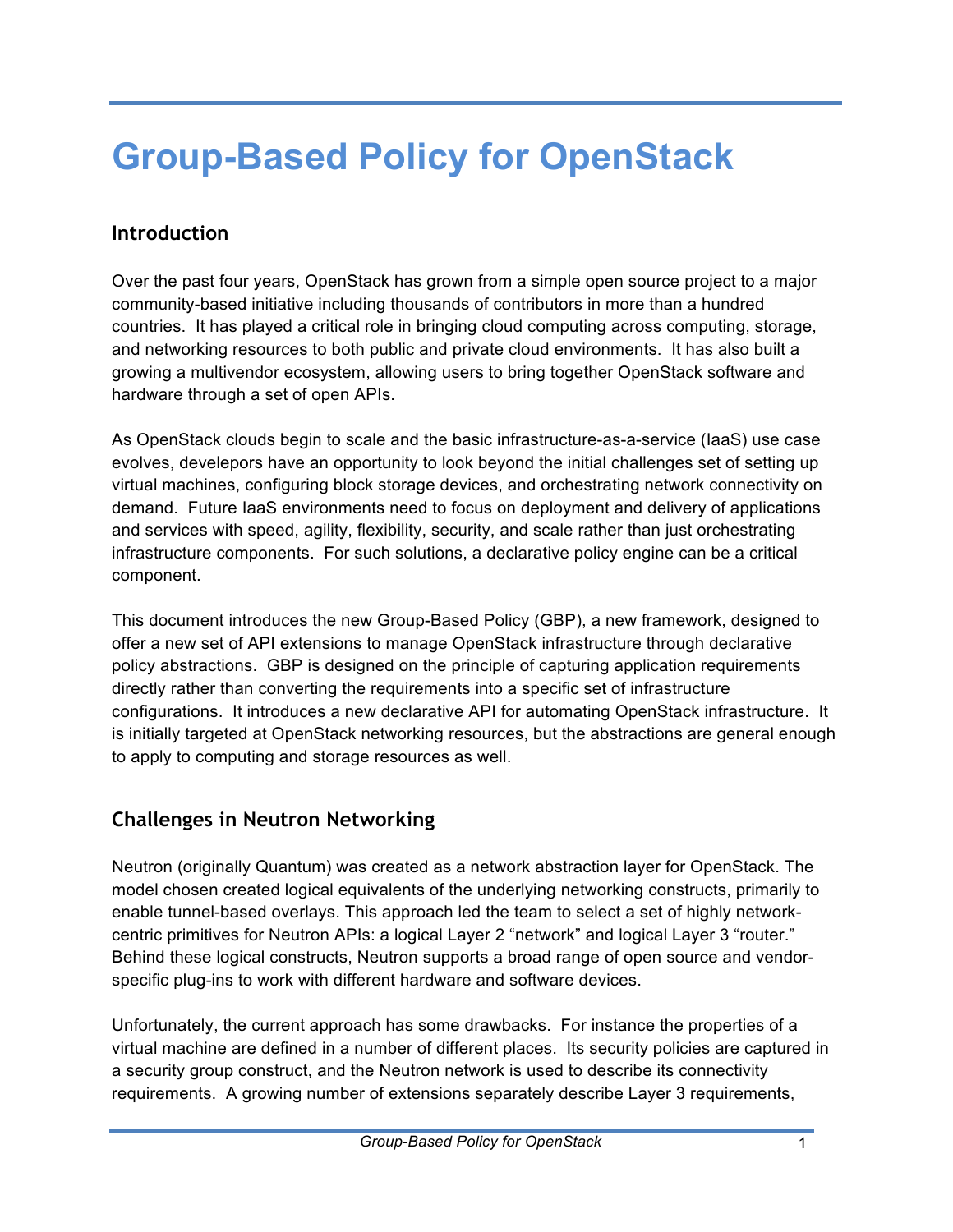quality of service (QoS), and network services. Other non-networking properties of a virtual machine such as its placement affinity, are described through entirely separate constructs. The end result is a system that requires multiple updates to completely replicate a virtual machine. Even though these updates can be automated, the properties reside across the entire system, making automation more complex and potentially inconsistent.

The current APIs also assume deep knowledge of modern networking. Application developers, the real users of the cloud infrastructure, need to think about different layers of the OSI stack as they deploy their applications. So although the detailed network configuration is very natural for a networking team, in many cases it adds unnecessary complexity and confusion for application developers. This complexity only increases as new features such as network services are added to the mix. Application developers just want to describe the network and security requirements of their applications in the simplest terms possible.

Additionally, the current Neutron APIs were designed to fit a specific virtual networking model. As new vendors have developed software-defined networking (SDN) solutions, they have engaged a broad range of technologies and capabilities that in some cases deviate from traditional networking requirements. However, the current model based on Layer 2 and Layer 3 virtual networks offers relatively little flexibility to these solutions, tying them to a set of existing network behaviors.

Finally, although Neutron does offer a construct for provider networks, in which the network is fully managed by the operator, it does not have a clean mechanism whereby both the user and operator can specify co-existing requirements. This separation of concerns is a critical component in offering security and flexibility in cloud environments.

# **Introducing Group-Based Policy**

Group-Based Policy aims to address these issues by offering a simple, abstract API designed to capture user intent. It is based on the following key concepts (Figure 1):

- **Groups**: GBP introduces a concept of a group that represents a collection of network endpoints and fully describes their properties. Everything in the same group must be treated the same way (that is it has the same policy). This approach is simple but powerful generalization of the constructs in OpenStack today and maps very well to scalable application tiers used by most developers.
- **Reusable policy rule sets**: GBP introduces rule sets to describe secure connectivity between Groups. Rule sets may imply switching or routing behaviors, but they offer a simple way to describe how sets of machines can communicate in non-networking terms. Critically, they are also **reusable**. The same rule set can be used for different combinations of Groups. This reusability reduces the number of places that must be updated as policies change, thus improving agility, security, and consistency.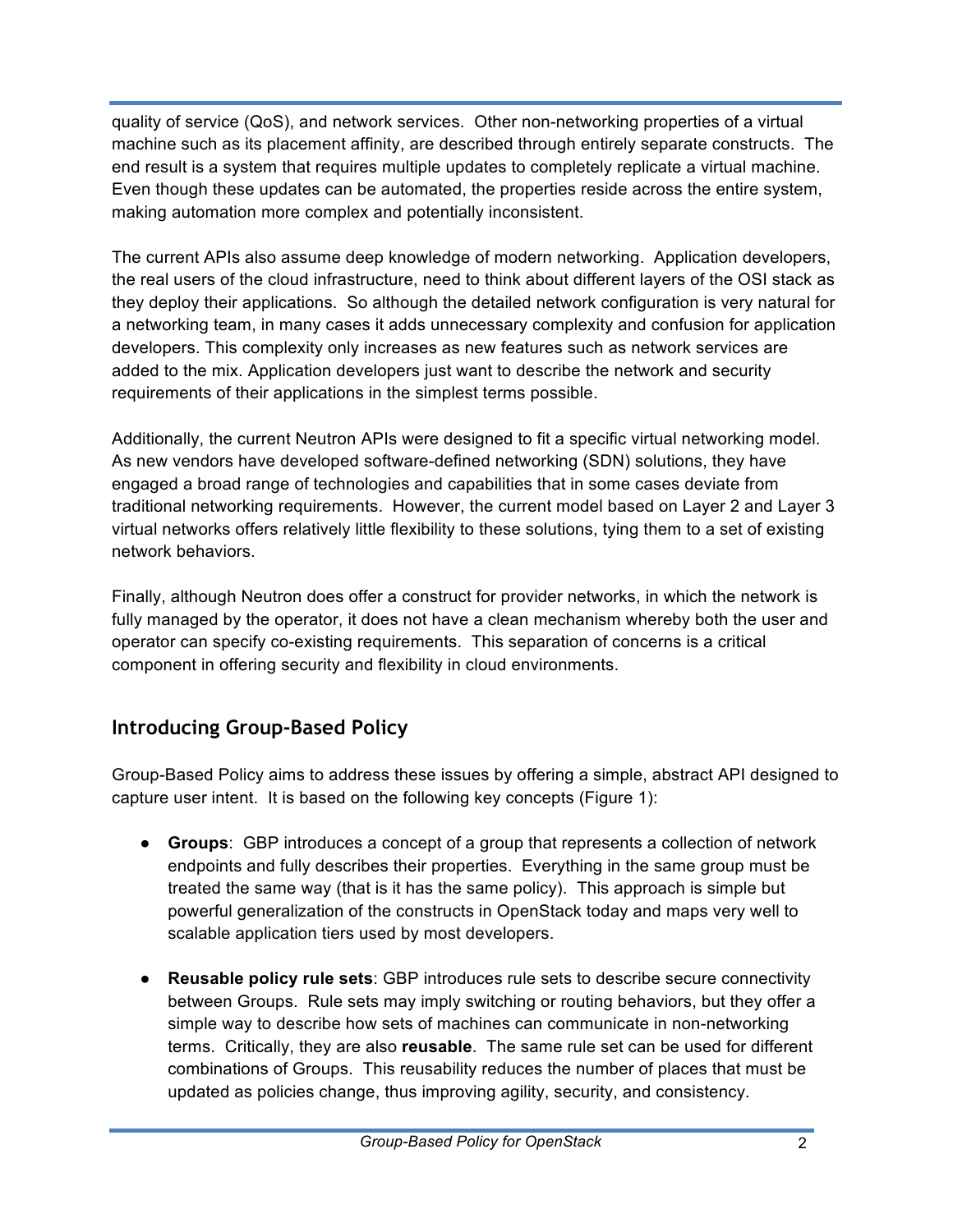- **Policy layering**: GBP is designed to allow policies to be layered based on different roles in an organization. For instance, layering allows application owners to specify the policy pertaining to an application, while infrastructure owners can prescribe security requirements such as redirection of traffic to a chain of firewall and intrusion-detection system (IDS) solutions before the traffic is sent to the application. Both policies can coexist and be described using nested primitives.
- **Network services:** The GBP model also supports a *redirect* operation that complex network service chains and graphs easy to abstract and consume. Network service chaining is a mechanism for connecting multiple Layer 4 through Layer 7 services such as load balancers and firewalls. GBP API thus allows application developers to specify these requirements as components between a combination of groups rather than through switching or routing configuration.



**Figure 1:** Group-Based Policy Model

The GBP model offers a number of very powerful advantages over the way the current Neutron API works today. Automation and security are much easier through GBP. By simply becoming a member of a group, a virtual machine inherits *all* of its policies, allowing developers to easily automate scaling up and down. This approach offers a naturally flexible and extensible framework for capturing the requirements of a virtual machine in a single location. It also makes consistency easier to achieve because only one step - becoming a member of the group – is required to inherit multiple policies.

The model is easy for application developers to use and offers them a simple way to describe application requirements. In fact, it was designed to make advanced capabilities such as service chaining extremely easy to use. Finally, the GBP model offers a means for allowing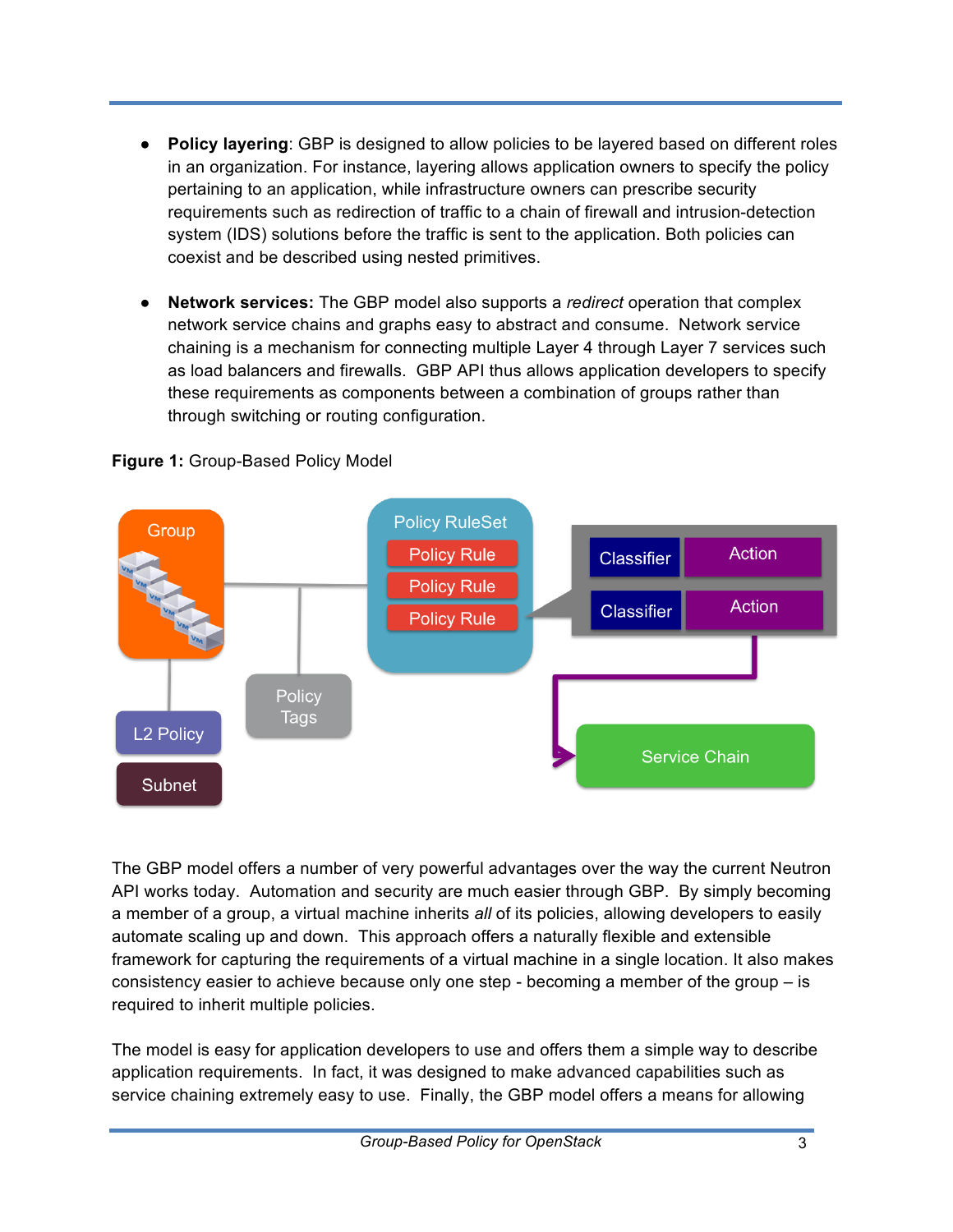operator and user requirements to coexist cleanly. After a user describes the requirements for an application, the infrastructure operators can impose additional policy constraints if desired.

GBP was designed by a community of developers including Big Switch, Cisco, Huawei, IBM, Midokura, Nuage Networks, and One Convergence.

# **Use Cases**

Group-Based Policy was designed to make it easier and faster for tenants to describe their application requirements. However, the richness of its robust policy model can apply to broad range of use cases. Here are a few examples:

1. Self-service automation and application scaling

GBP was designed to separate the complexity of the underlying infrastructure from the applications owners' intent. It makes it extremely easy to build reusable models of application requirements through its Group and policy rule set constructs. This approach can remove deployment steps in which user configurations are validated by various infrastructure teams because users rely only on abstract policies. Additionally, the grouping mechanism allows fast and easy scaling of an application tier as needed.

2. Metadata-driven Infrastructure

GBP includes an extremely flexible primitive called a policy tag. Policy tags can be used to select membership in a Group or opt in or out of portions of a policy rule set. The end result could be a set of infrastructure policies entirely driven off these policy tags. A virtual machine is labeled with one or more policy tags to describe its properties, and the infrastructure automatically configures itself based on that information.

3. Separation of concerns: policies for operators and users

GBP is designed to support separation between operator and user requirements. Although a user may be able to author a Group or policy rule set, these objects can also inherit behaviors from a set of operator-defined primitives. This approach allows an operator to impose constraints transparently on top of a user configuration without losing the original user intent for the application.

4. Enforcing security requirements

GBP offers several different ways of tightly enforce a security and compliance policy, such as Payment Card Industry (PCI) requirements. GBP's service insertion capabilities can dictate firewall insertion between different groups to help ensure that proper security is enforced. Additionally, GBP requires a self-documenting policy configuration that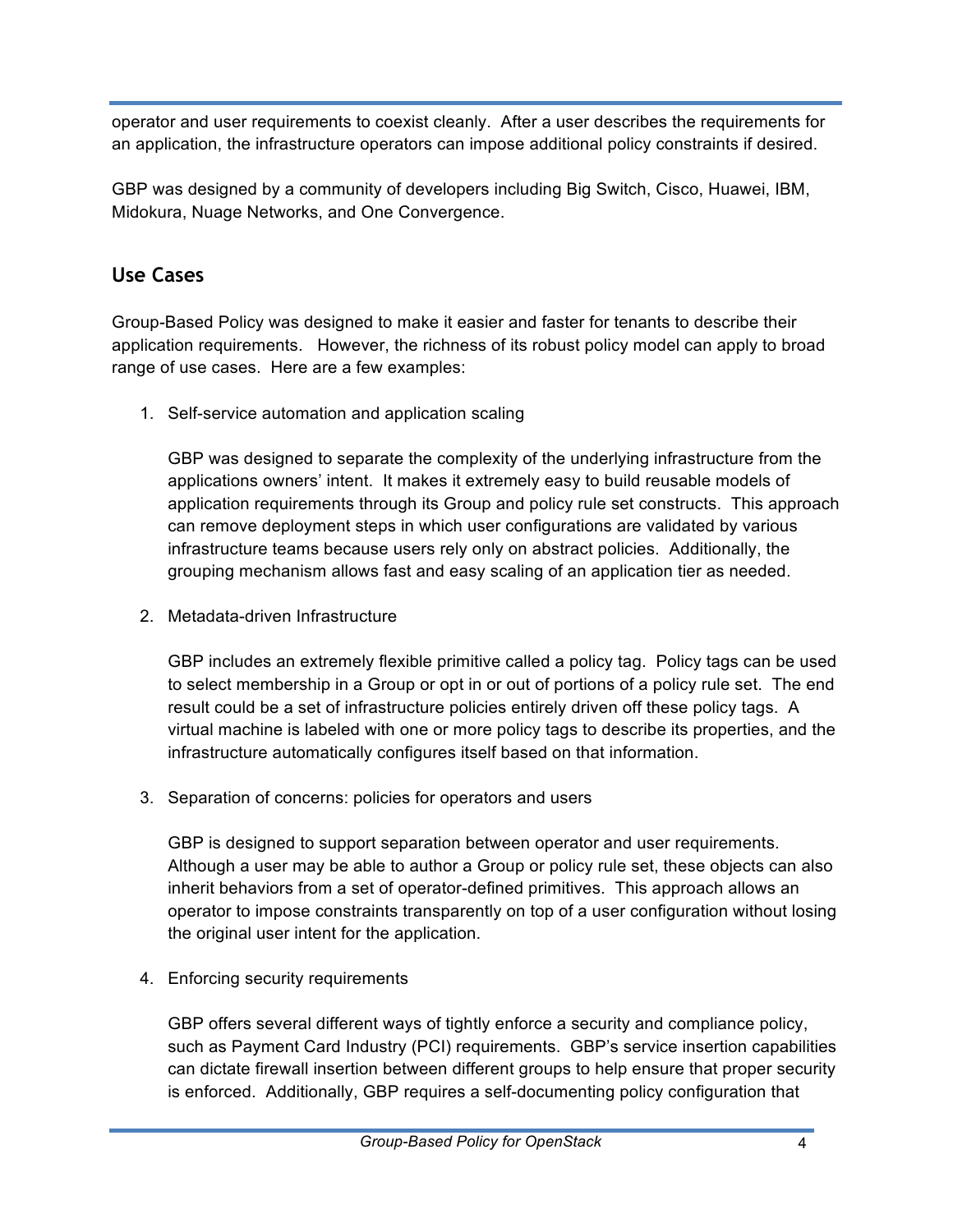defines exactly what communication is allowed between parts of an application. This whitelist model can be used by external audit or compliance tools to document network behavior.

5. NFV / scale out services

GBP's flexible approach to service chaining can be used to support next generation scale out services. Because the policy captures abstract services that must be inserted and chained, it can support back ends that are designed to be spread throughout the infrastructure. Scale-out services can be extremely useful in optimizing traffic flows and scaling application workloads.

# **Example: Using GBP Policy**

This section presents an example of the use of GBP to create a simple set of rules between web servers and multiple clients. This example introduces three groups: web, which holds a scalable set of web servers, and client-1 and client-2, which are two sets of client machines with potentially separate policies (Figure 2).



## **Figure 2:** Sample GBP Topology

## **Step 1: Setting up Rules and Rule Sets**

#### # Create HTTP Rule

gbp policy-classifier-create web-traffic --protocol tcp --port-range 80 --direction in

gbp policy-rule-create web-policy-rule --classifier web-traffic --actions allow

#### # Create HTTPs Rule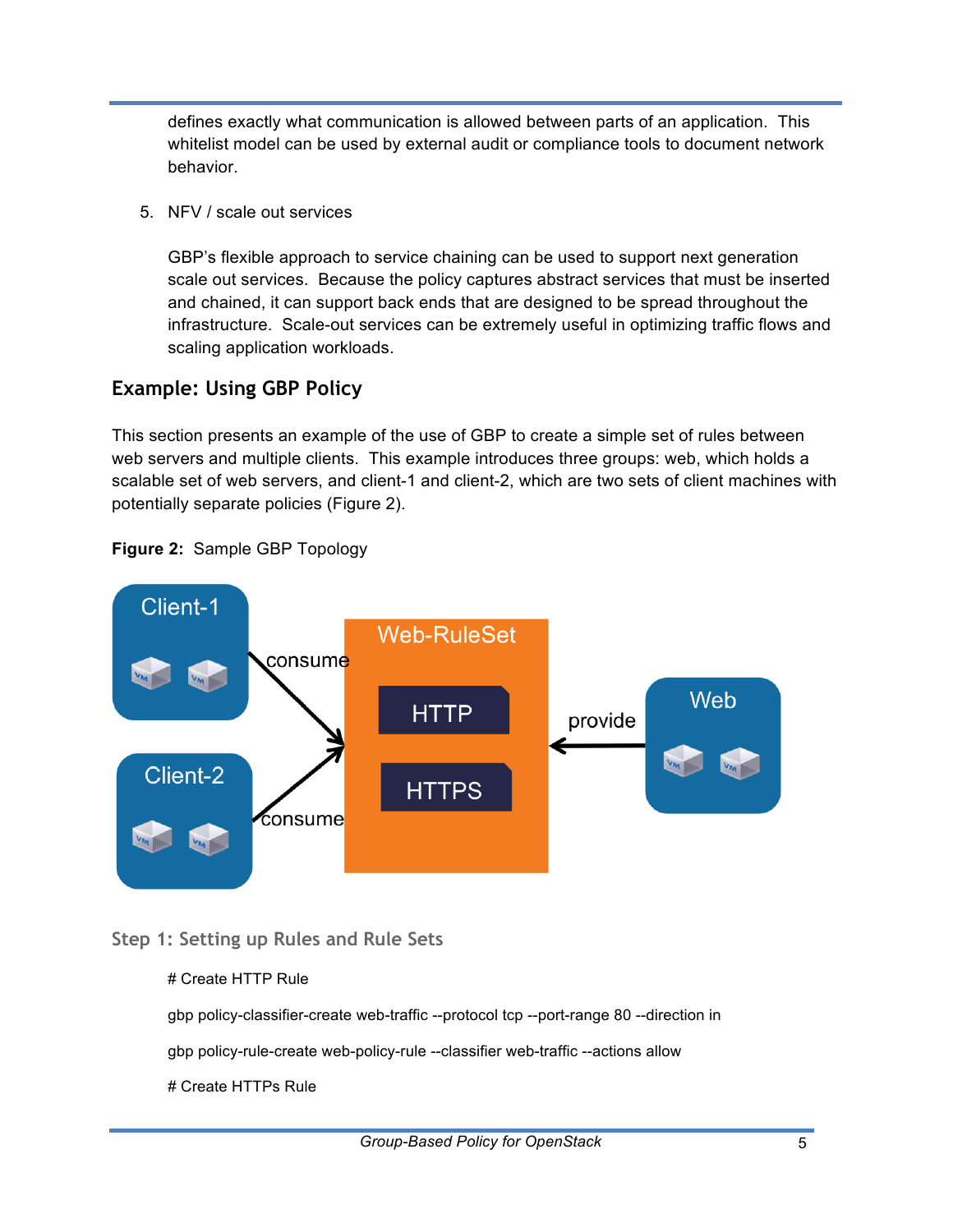gbp policy-classifier-create secure-web-traffic --protocol tcp --port-range 443 --direction in

gbp policy-rule-create secure-web-policy-rule --classifier secure-web-traffic --actions allow

# WEB RuleSet

gbp ruleset-create web-ruleset --policy-rules web-policy-rule

Step 1 creates a rule set describing a policy for a set of web servers. The rule set consists of a set of rules containing classifiers designed to match a portion of the traffic and actions for dealing with that traffic. Common actions include actions to allow or redirect to a network service.

**Step 2: Creating Groups and Associating RuleSets**

# Group creation gbp group-create web gbp group-create client-1 gbp group-create client-2 # RuleSet Association gbp group-update client-1 --consumed-rulesets "web-ruleset=scope" gbp group-update client-2 --consumed-rulesets "web-ruleset=scope" gbp group-update web --provided-rulesets "web-ruleset=scope"

Step 2 creates the groups and attaches the appropriate rule sets. Rule sets describe a bidirectional set of rules. However, the API is designed to allow a group to "provide" a rule set describing its behavior, and other groups to "consume" that rule set to connect to it. The model intends for groups to provide rule sets that describe their behavior, which other groups can then choose to access.

**Step 3: Create Group Members**

# Create members as needed gbp member-create --group web web-1 gbp member-create --group client-1 client-1-1 gbp member-create --group client-2 client-2-1

Setp 3 creates a number of members within each group. Each member inherits all of the properties of the group to specify its connectivity and security requirements.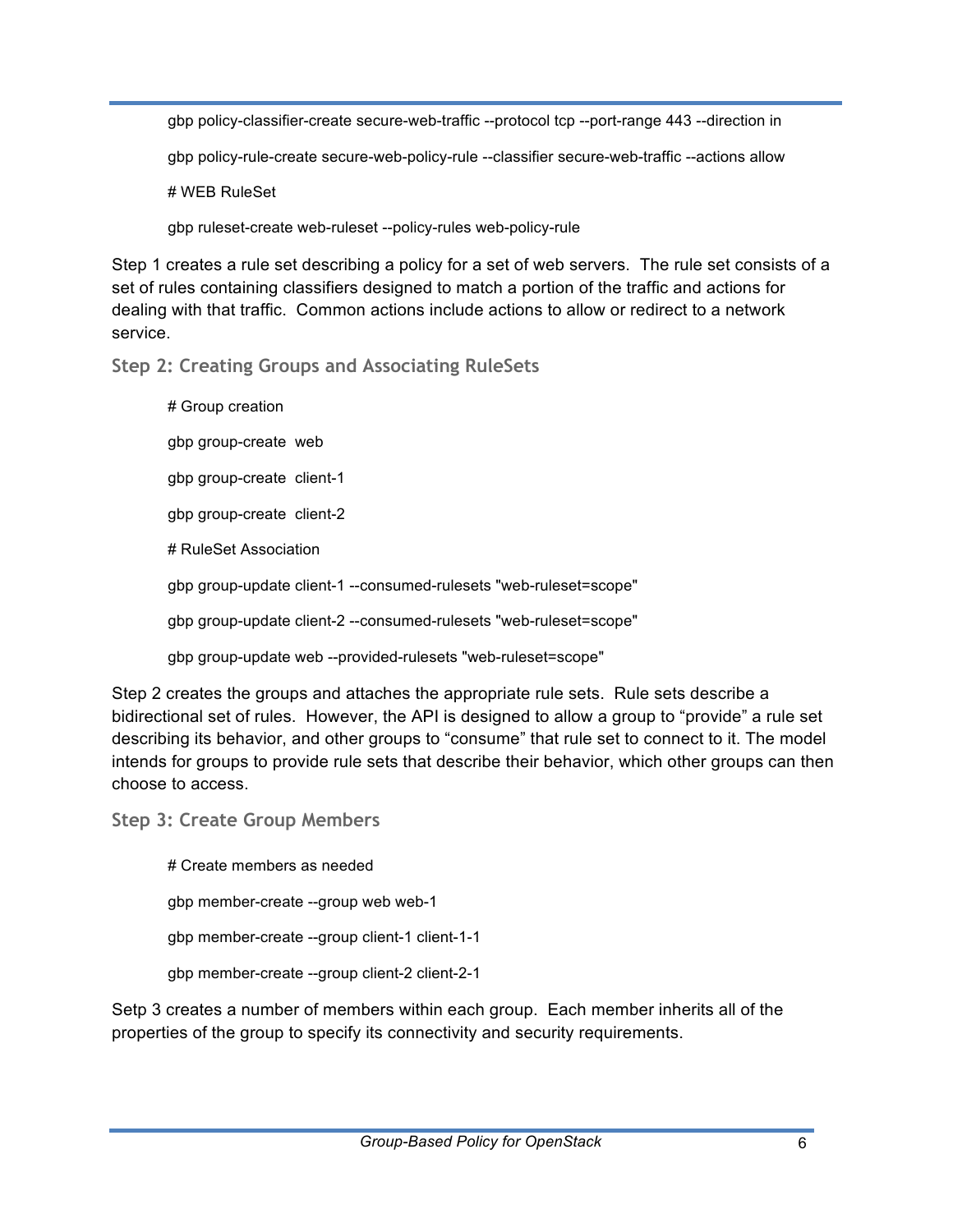# **Group-Based Policy Architecture**

Group-Based Policy was designed to live as a non-disruptive layer on top of existing OpenStack projects. In networking, GBP offers a number of potential backend solutions behind the GBP API.

- **Existing plug-ins**: Any existing Neutron plugin can be used through a mapping driver offered as part of GBP. This allows GBP to act as a frontend to existing Neutron constructs and existing plugins.
- **GBP in OpenDaylight (ODL):** As GBP has progressed in OpenStack, a corresponding project has been developed in the ODL community to build an open source network overlay solution using ODL and Open vSwitch (OVS). The GBP project can naturally support OpenDaylight in this configuration and allow it to act as a network controller through its existing southbound interfaces.
- **"Native" plug-ins**: A number of vendors including Big Switch, Cisco, IBM, Juniper, Midokura, Nuage Networks, and One Convergence have developed plans to build native drivers that directly absorb GBP APIs. This capability gives each back end flexibility to natively support policy constructs and offer advanced functionality such as service chaining.

Although the initial implementation of GBP covers networking and Neutron, the project is designed to offer an intent-driven API across all types of infrastructure, including compute and storage. For future OpenStack releases, the team plans to expand to cover those areas as well.

Group-based Policy is currently available on StackForge: https://github.com/stackforge/group-based-policy https://github.com/stackforge/group-based-policy-specs https://github.com/stackforge/python-group-based-policy-client https://github.com/stackforge/group-based-policy-ui https://github.com/stackforge/group-based-policy-automation

**Figure 3:** OpenStack GBP Architecture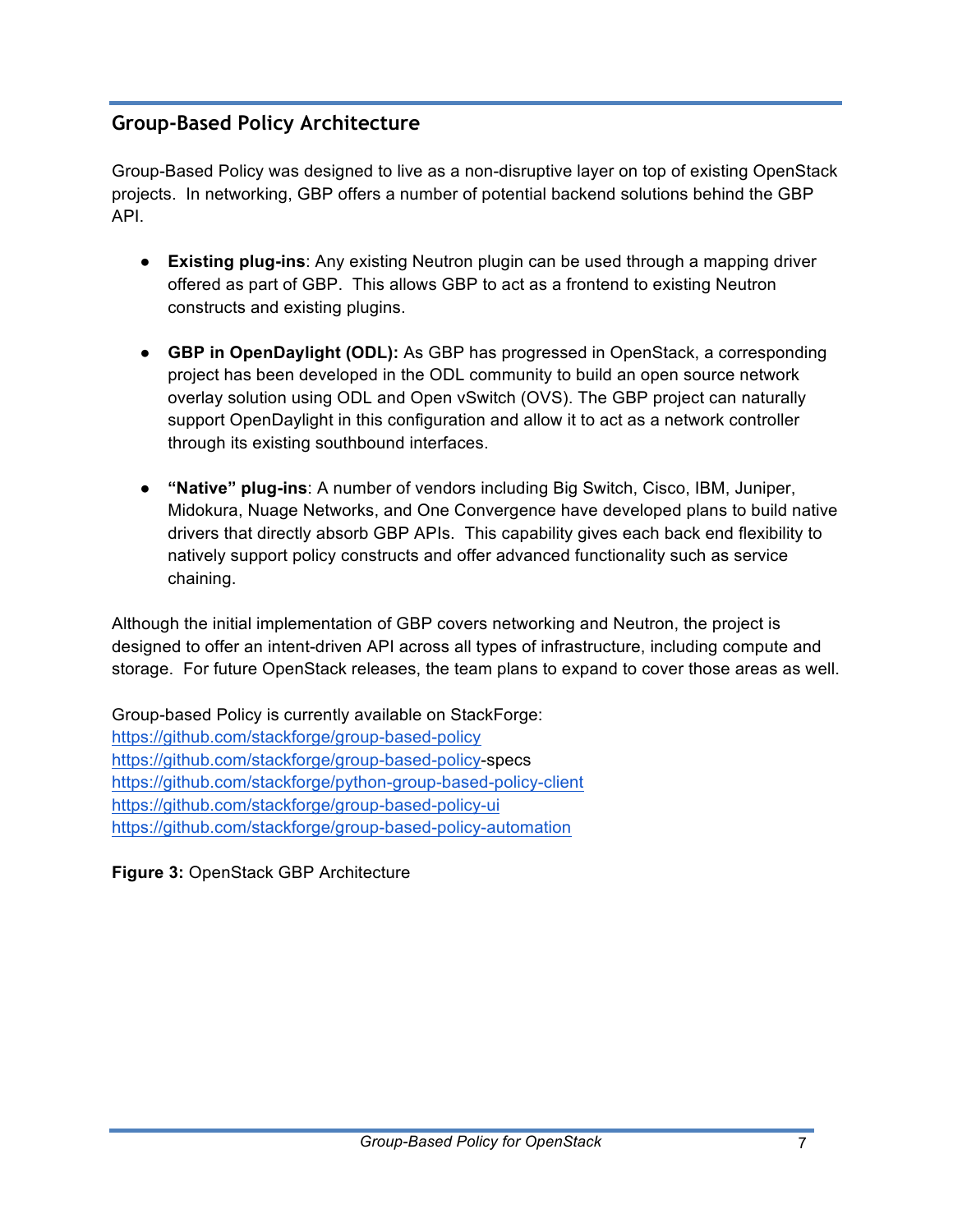

# **Service Insertion and Chaining Model**

Network Services are an essential component of application deployment. The GBP model inherently provides constructs to specify network service requirements in an application policy. The GBP Services chaining model provides a simple API to define the topology of network services. The GBP services chain specification is independent of the network infrastructure model on which the services are implemented. The Services chaining API allows the insertion and chaining of services using primitives that are independent of services such as load balancers and firewalls. The model supports Layer 2, Layer 3, and TAP insertion modes to enable insertion of any network service.

The GBP API enables the application developer or the operator to specify the requirements of a chain of services between groups by using the service-chain as a redirect target in the policy definition. The versatility of the GBP API is demonstrated with the constructs that allow the operator to enforce availability and security policies by using additional service-chains to modulate the application developer's policy.

Figure 4 illustrates the use case for the Network Services chaining model in GBP. The section *Example: Using GBP policy* earlier in this document demonstrated the use of policy rule set to describe the connectivity requirements of an application such as the App Server. To deploy the App Server, the application administrator could specify a firewall service and a load balancer service to provide security and availability. The firewall and load balancer services are specified using a service chain resource. The application administrator creates a new policy rule set to redirect traffic to the service-chain. The original application policy rule set inherits the new service-chain policy rule set to specify the additional deployment requirements.

**Figure 4:** Network Services Chaining Model